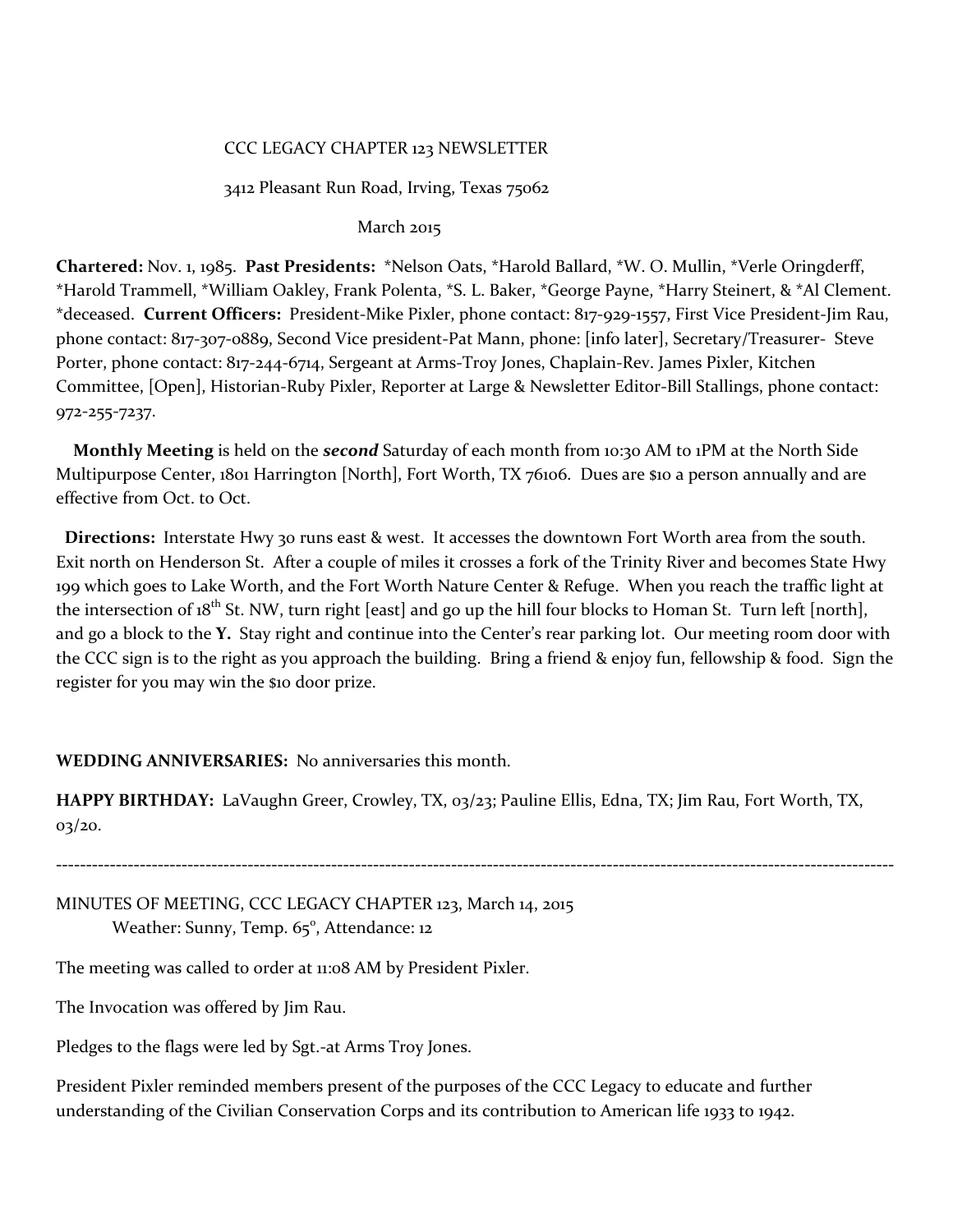Secretary/Treasurer Porter read the minutes from the February 14, 2015, meeting of the chapter. Motion to accept the minutes as read was made by Troy Jones and seconded by Jim Rau. All in favor, motion passed.

The financial report was available to members present and motion to accept the report was made by Jim Rau and seconded by Bill Stallings. All in favor, motion passed.

Members with birthdays in March are LaVaughn Greer, Pauline Ellis, and Jim Rau. Birthday greetings were sung by the members to Jim, who was the only celebrant present.

Motion was made by Larka Tetens to recognize Kathy Mays Smith of Dallas, Texas, as Honorary Life Member of Chapter 123. Second was made by Troy Jones and all in favor, motion passed. Members were reminded of the chapter page on Face Book and how to access it. Jim Rau brought a new book by member Wes Culwell on the CCC activities of Camp 1816 around Lake Worth for members to view. Wes is still seeking contribution of stories about the area.

The Can was passed for donations and the door prize was won by Evelyn Timblin who returned it to the Chapter.

The blessing was offered by Merle Timblin. Motion to adjourn was made by Tone Rodriguez and seconded by Jim Rau. President Pixler adjourned the meeting at 12:16 PM. A delicious meal was served by the Kitchen Committee and enjoyed by all present. Our next meeting will be April 11, 2015.

Respectfully submitted,

Steve Porter, Sec/Treasurer

# **A RED-FACED APOLOGY**

We must apologize to long time Life Member Walter Atwood of Jacksonville, Florida, for missing his birthday in February. Walter celebrated his **93rd Birthday on Feb.13, 2015!** In checking, we did not have that in our records of him but now we do. He apparently hangs his hat there in Jacksonville only occasionally, because he had just returned from a visit to Disney World and before that on a Caribbean cruise. The Energizer Bunny has nothing on Walter.

# **THE PRESIDENT'S CORNER: WHILE PICKING UP MY SHOES, A HISTORY LESSON CAME TO LIGHT**

A group of us consisting of Wes Culwell, Bob Crow, Gary [a friend], Jim Rau, and myself have recently been working on site preparation for the CCC Memorial Project at the grounds where the CCC Camp 1816 was located. We spent a long day laying out and marking off, and putting the forms where the concrete slab will be for the memorial marker. Jim Rau had gone over to the area where the camp had been, and was looking for more stones to use. He knew he was about where the flag pole had been, and while picking up loose stones he noticed some other buried stones. He started clearing dirt and roots off those stones and noticed as they appeared they seemed to be in a circular pattern. He then noticed there was another outer ring of stones; thus there were two concentric circles, and this proved to be the actually site of the flag pole. He came back over to us just as we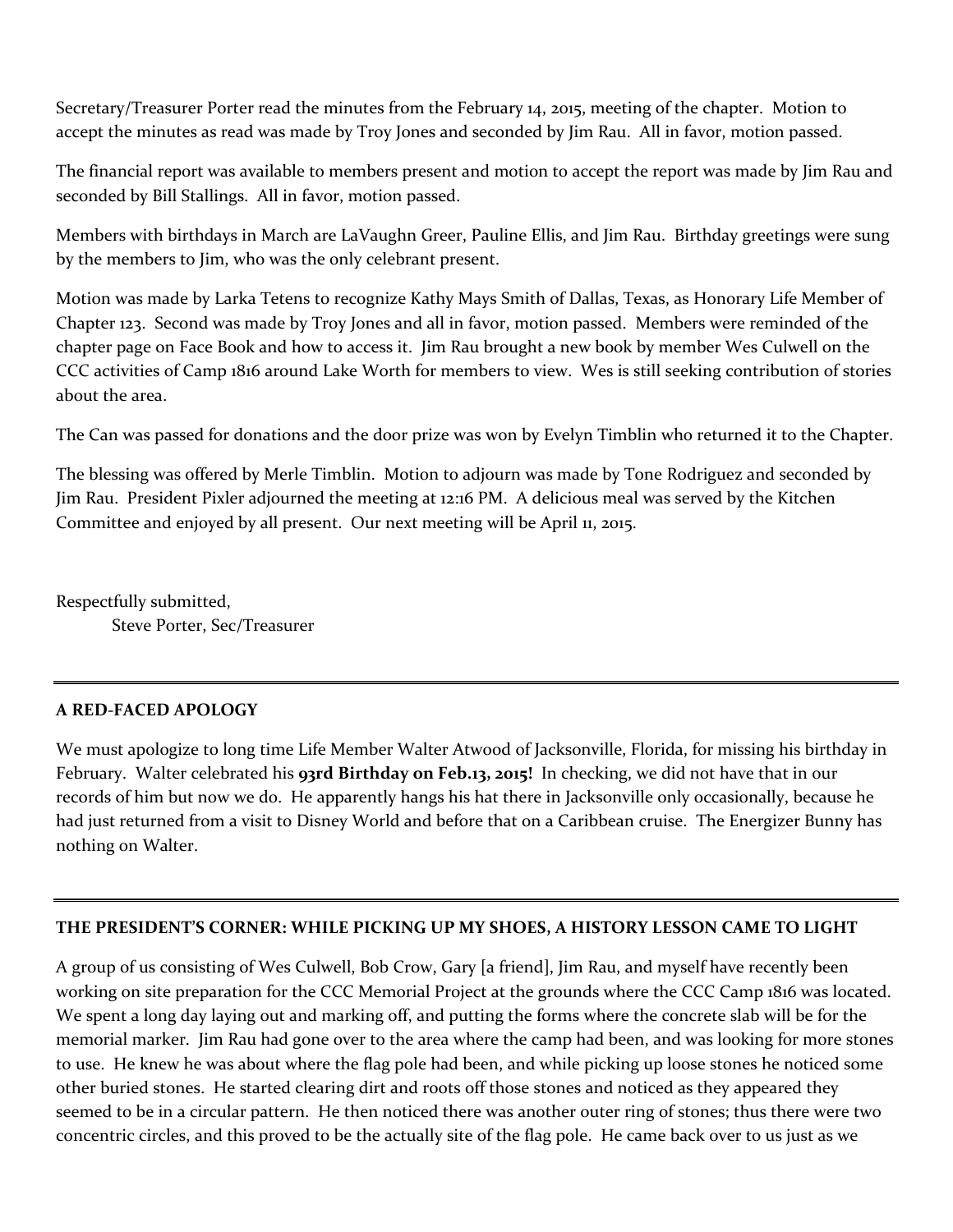were finishing up, and really ready to call it a day. When we learned what he had found, we got our second wind and went over to check his find out. We forgot how tired we were, and started uncovering more stones in the pattern. We then knocked off for the day, and, being hungry, headed for a nearby restaurant noted for its Mexican Food. While enjoying the meal and good company, I remembered I had left my work shoes at the project site. When finished I headed back, and as I passed Sunset Park, I noticed several families enjoying the fine Texas weather. They were having a picnic, kids playing, just having fun. As I got back to the site, I noticed a small group of young kids in the area of the memorial. I pulled up, told them I was just here to pick up some forgotten shoes. Then I picked up my copy of noted author and Committee Member Wes Culwell's new book, "*Civilian Conservation Corps at Lake Worth*," opened it to the aerial photograph looking down on the Camp 1816, and moved toward the kids and asked them if they knew what they were looking at while pointing at the field in front of them? They were too young to know about the CCC, but I did share a bit of the story, and about CCC Company 1816, and this being the site of their camp. We walked over to where the flag pole had been, and I said that some of their grandfathers or great-grandfathers may have been in the CCC here. They seemed amazed at what I was saying, and I told them to enjoy the view and then left, with them still walking around. If I had not forgotten my shoes, this history lesson would not have come to life. I'm glad I forgot those shoes!

And while I am on the subject, the unofficial dedication date of the Memorial is 30 May, 2015. Tax deductible donations in any amount, #54-2046004, check or M/O; in the memo area write: CCC Legacy Chapter 123 Memorial Project, through CCC Legacy, Inc., P.O. Box 134, Edinberg, VA 22824, or CCC Legacy Chapter 123, 3505 Socorro Rd., Fort Worth, TX 76116.

Sincerely, yours in service,

Mike Pixler, President CCC Legacy Chapter 123 3116 Indian Gap St. Weatherford, TX 76087

## **HOMER G. COZBY AND THE CCC**

We were recently going through our so-called "archives" and found a typed remembrance of a CCC "Boy" that we had somehow missed before. He begins:

Hi, my name is Homer Cozby, now living in Mineral Wells, Texas, after retiring. {This was written in 1990} I am 70 years old. My life includes military service and duty overseas in WW II; as a Letter Carrier for the United States Mails; and first of all, a hitch in the CCCs, the Civilian Conservation Corps devised by President Franklin Roosevelt in the early days of his first term as President.

During the long years of the Great Depression, young men from urban and rural America in their teens to forties were enrolled in the most famous conservation effort ever devised in history. As needy America stood in breadlines or tramped the streets in poverty, hoboed from city to city, or rode the rails on freight trains across the country; those fortunate to be enrolled in the CCCs were at work.

Tree monkeys, soil soldiers, by any name we were the CCC of America. Enrolled in camps similar to our Camp Wolters [former Army camp outside Mineral Wells], we were grouped into numbers of about 400 men per camp.